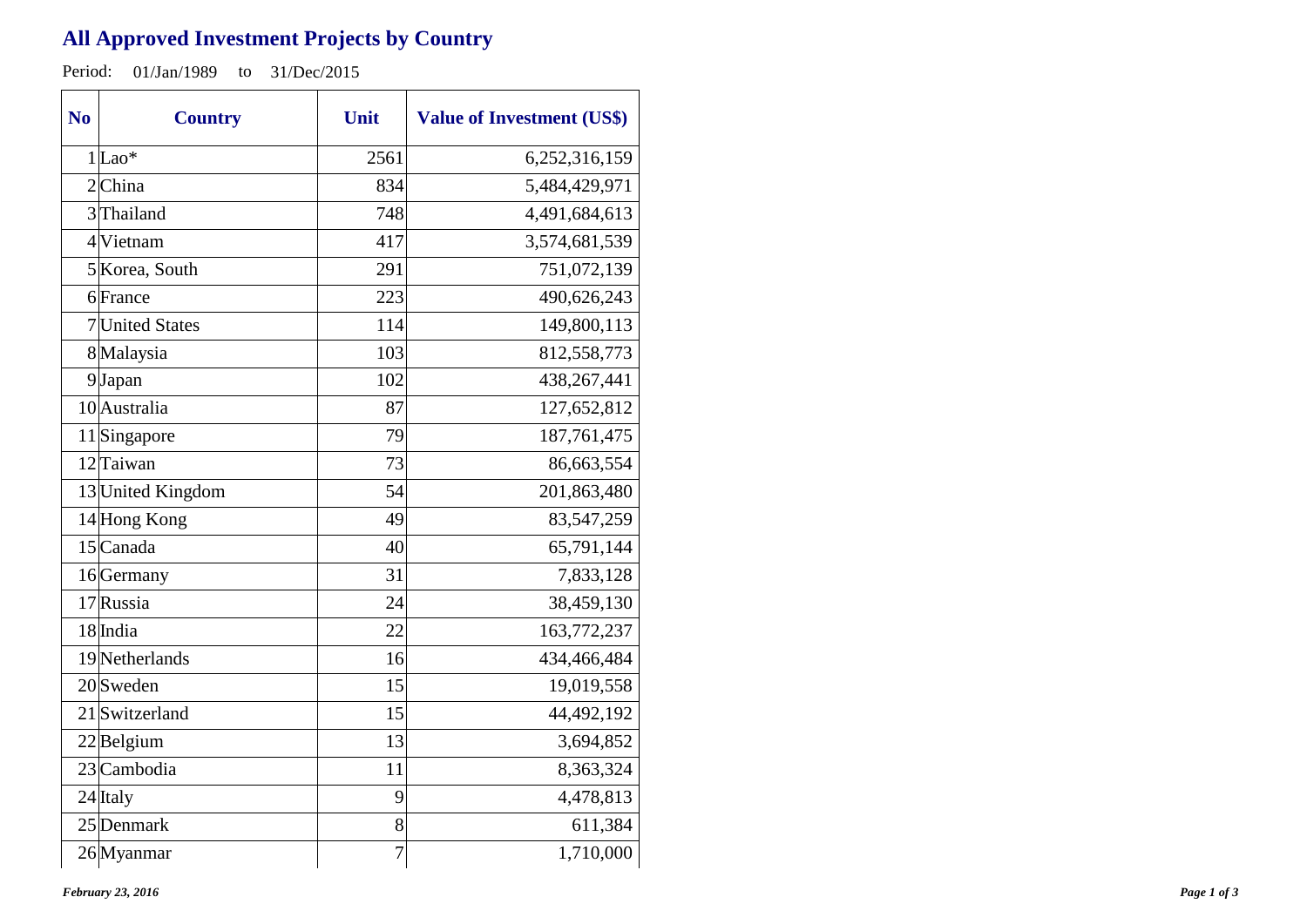| N <sub>0</sub> | <b>Country</b>                  | Unit           | <b>Value of Investment (US\$)</b> |
|----------------|---------------------------------|----------------|-----------------------------------|
|                | 27 Sri Lanka                    | 7              | 1,035,000                         |
|                | 28 Norway                       | 6              | 346,435,550                       |
|                | 29 New Zealand                  | 6              | 1,592,000                         |
|                | 30 Israel                       | 5              | 2,692,600                         |
|                | 31 Korea, North                 | $\overline{4}$ | 1,732,800                         |
|                | 32 Indonesia                    | 4              | 106,719,551                       |
|                | 33 Bangladesh                   | 3              | 250,000                           |
|                | 34 Philippines                  | 3              | 218,000                           |
|                | 35 Finland                      | 3              | 1,249,065                         |
|                | 36 Pakistan                     | 3              | 489,784                           |
|                | 37 Nepal                        | 3              | 500,000                           |
|                | 38 Hungary                      | 3              | 380,000                           |
|                | 39 Spain                        | $\overline{2}$ | 202,800                           |
|                | 40 Iceland                      | $\overline{2}$ | 164,000                           |
|                | 41 Austria                      | $\overline{2}$ | 390,000                           |
|                | 42 Bolivia                      | $\overline{c}$ | 230,000                           |
|                | 43 Tajikistan                   | 1              | 1,000,000                         |
|                | 44 Ukraine                      | 1              | 200,000                           |
|                | $45$ Angola                     | 1              | 37,500,000                        |
|                | 46Burkina Faso                  | 1              | 1,530,000                         |
|                | 47 Panama                       | $\mathbf 1$    | 1,750,000                         |
|                | 48 Peru                         | 1              | 3,000,000                         |
|                | 49 Cuba                         | 1              | 185,000                           |
|                | 50 Luxembourg                   | $\mathbf{1}$   | 200,000                           |
|                | 51 International Finance Corpor | 1              | 1,590,000                         |
|                | 52 Mali                         | 1              | 40,000,000                        |
|                | 53Turkey                        | 1              | 100,000                           |